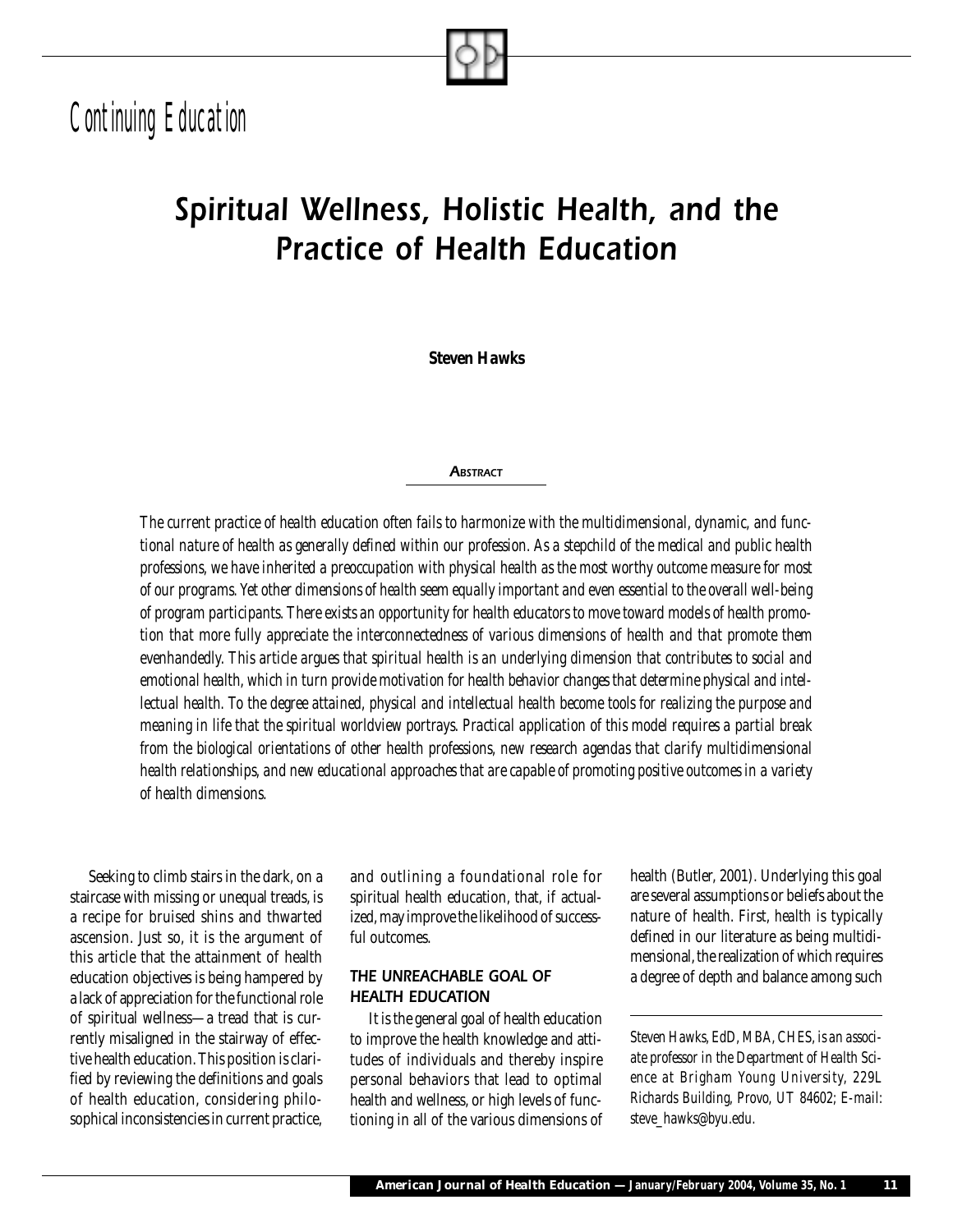diverse elements as physical health, emotional health, intellectual health, social health, and spiritual health (Cottrell, Girvan, & McKenzie, 2002). Further, these dimensions are considered to be dynamic inasmuch as the status of one dimension often influences the condition of another (Butler, 2001). Finally, it is argued that health is functional because most people value it primarily for its usefulness in the pursuit of higher aims, rather than merely as an end in itself (Read, 1997).

And yet the profession of health education seems philosophically inconsistent in its methodology, in that efforts at health promotion often ignore all three of the concepts presented in the preceding definition. First, the multidimensional nature of health is effectively discounted; most published health education objectives include only physical health variables as primary outcome measures (e.g., *Healthy People 2010*). Outside of educational settings that offer courses on personal health, it is difficult to identify more than a few health education interventions that target, say, intellectual health, social health, or spiritual health as principal dimensions of interest with specific outcome objectives. Why bother to comment on the multidimensional nature of health if in most settings we overlook all dimensions save one?

If the multidimensional nature of health is disregarded, then its dynamic nature can hardly be appreciated or capitalized on. Although it is well documented, for example, that emotional well-being exerts a profound influence on cardiovascular health, we do not often consider emotional health variables as outcome goals for cardiovascular prevention programs (Williams et al., 1999). Similarly, social support is a significant factor in understanding a multitude of health outcomes, including various types of cancer, cardiovascular disease, immune function (Callaghan & Morrissey, 1993; Uchino, Cacioppo, & Kiecolt-Glaser, 1996), women's health (Hurdle, 2001), and positive health practices (McNicholas, 2002). And spiritual well-being influences such diverse outcomes as recovery from addiction (Pardini, Plante,

Sherman, & Stump, 2000), teen sexual activity (Holder et al., 2000), depression (Nelson, Rosenfeld, Breitbart, & Galietta, 2002), eating disorders (Hawks, Goudy, & Gast, 2003), breast cancer (Feher & Maly, 1999), long survival with AIDS (Ironson et al., 2002), and a number of health behaviors (Waite, Hawks, & Gast, 1999). Yet, with few exceptions (e.g. Weaver & Cotrell, 1996; White & Dorman, 2001), health educators seldom attempt to measure or influence social health or spirituality in health education interventions. Without an appreciation of multidimensionality, we are unable to investigate the dynamic nature of these health dimensions in terms of how they interrelate with and impact one another (Karren, Hafen, Smith, & Frandsen, 2002).

Instead physical health is generally promoted by health educators as a sufficient end in itself, with no consideration for some larger purpose that might justify its need in the first place. The functional nature of health, its basic role of serving higher human interests, is thus lost in a fervor of physical health promotion, which implies that good physical health is apparently the greatest achievement possible. In contrast, it seems likely that most individuals become interested in improving health behaviors only when they see a vital connection between enhanced health status and the realization of a self-defined, higher purpose in life (Hawks, 1994; Hawks, Hull, Thalman, & Richins, 1995).

Consider the overweight, middle-aged, divorced gentleman, hopelessly entangled in a dead-end career, who spends inordinate amounts of time on the couch in front of the TV—eating chips, smoking cigarettes, drinking beer, and feeling sorry about his lonely and meaningless existence. In fact, he believes that his TV, stimulants, and snacks are the only things that make his otherwise unbearable life somewhat tolerable. How will this good man respond to the modern health educator who—without stopping to consider the various dimensions of health involved (e.g., social, emotional, spiritual, intellectual), and without contemplating the general lack of purpose in this

person's life—enthusiastically promotes dietary restraint, nicotine patches, and treadmills as the path to good physical health? Our client will likely roll his eyes with boredom, dismiss the notion of "health" altogether, and reach for another smoke.

And thus by failing to equitably consider and promote all dimensions of health, and without appreciating the true motivation that must underlie successful health behavior change—active engagement in a selfdefined higher purpose—the realization of health education goals is substantially hindered. Indeed, as currently promoted, the primary goal of health education (substantial health behavior change at the population level) may be largely unreachable.

# *INCONSISTENCIES IN THEORY AND PRACTICE*

Our preoccupation with physical health is not hard to understand given the foundational influence of the 17th century Cartesian duality that firmly separated mind and body (Gorham, 1994; Tomaselli, 1984). The subsequent development of physical medicine, and the later emergence of public health and health education professions that primarily target the prevention of physical illness, was perhaps inevitable (Rubin & Wessely, 2001; Switankowsky, 2000). The national health objectives for most developed nations (e.g., *Healthy People 2010*), and thus their public health funding mechanisms, continue to revolve almost exclusively around the prevention and treatment of physical illness (U.S. Department of Health and Human Services [USDHHS], 2000). Acceptance of this paradigm on the part of our profession implies the belief that if we simply take care of physical health, the apparently lesser dimensions will fall into place of their own accord. Or, if necessary, the clergy, psychologists, and social workers can tend to the emotional, social, spiritual, and intellectual maladies of humanity.

Such a one-dimensional, fractured approach is inconsistent with our philosophical allegiance to holistic health promotion (Switankowsky, 2000). We now have firm evidence that the mind and body, far from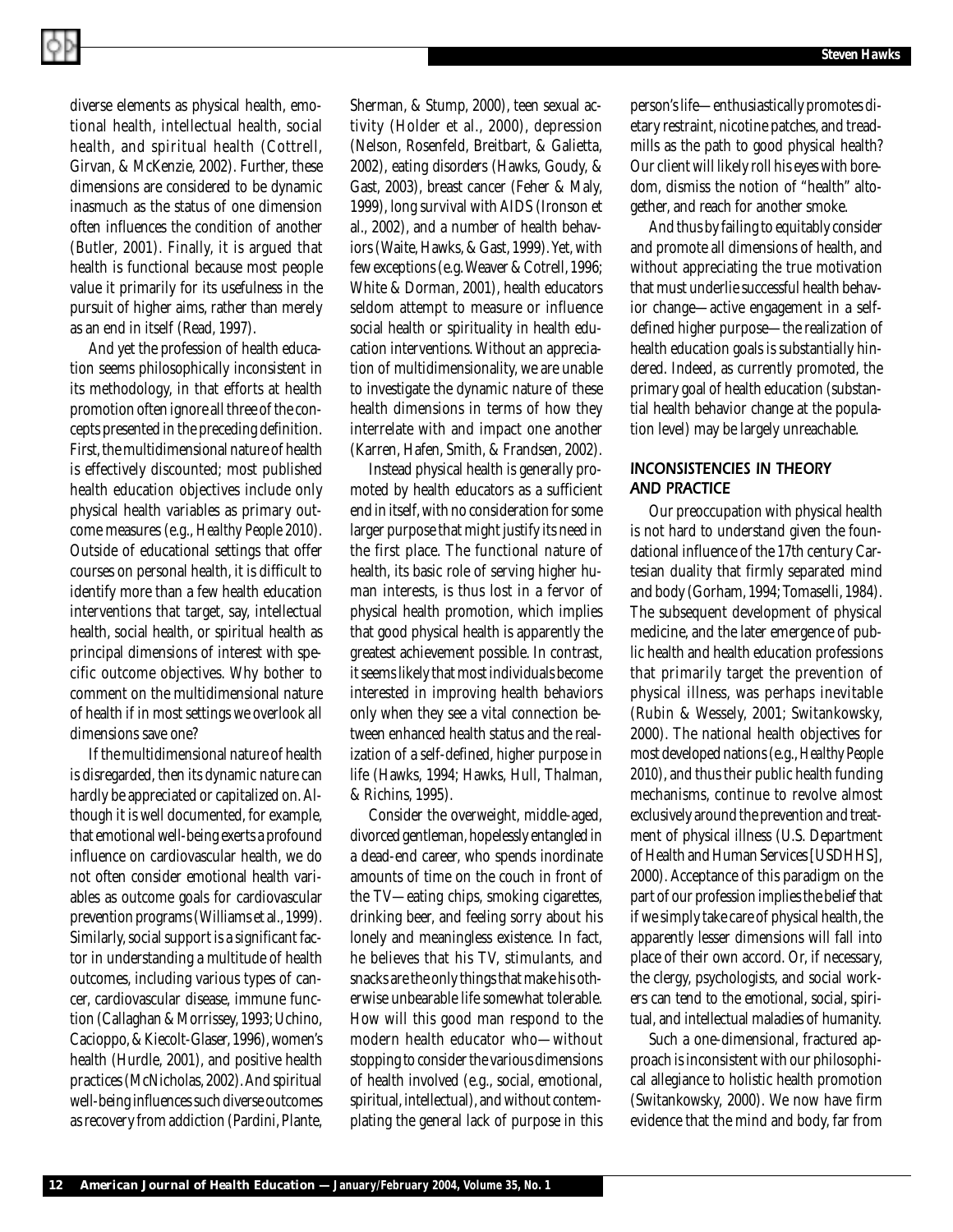

being separate, are intimately interwoven and that there truly are many dimensions of health that interact with each other (Karren et al., 2002). Therefore, it is less effective, if not negligent, to promote physical health without simultaneously addressing the other dimensions of health in a truly integrative model (Grace, 1998).

As it now stands our practice is inconsistent with our philosophy, and our effectiveness may be limited as a result. If things continue as they are, then ethically we must take a step backward and redefine health as consisting of a single static dimension that represents an end in itself (physical health). Alternatively, we might relabel our profession as that of physical health educator with a disclaimer that the complexity of multidimensional health cannot be promoted by a single discipline (at least, not by ours). Then again, we might rise to the occasion by fully embracing our current definition of health, initiating research agendas that help us understand the interconnectedness of all dimensions of health, and devising theory-based educational programs that might advance them evenhandedly.

# *BARRIERS TO PROMOTING MULTIDIMENSIONAL WELLNESS*

There are several barriers that hinder progress toward a health education practice that genuinely promotes a dynamic, multidimensional wellness from a functional perspective. Perhaps the most daunting barrier is the inertia of a vast public health system that has settled around the focal point of physical health as the ultimate outcome objective. Physical health is tangible, understandable, measurable, and objective—and it is therefore easy to target. Given this reality, national physical health objectives that drive funding and other resource allocation mechanisms place inescapable pressure on health educators to pursue agendas that are consistent with those objectives (USDHHS, 2000).

A second barrier is the ambiguity of dealing with dimensions of health that have not achieved a consensus definition, are intangible, and are seemingly immeasurable.

One introductory health education text, for example, presents a standard overview of the five dimensions of health but concludes that the meaning of spiritual health must "be left to the individual reader" (Cottrell et al., 2002, p. 7). As opposed to this hopeless ambiguity, each dimension of health must be acceptably defined, operationalized, and have a means of valid, reliable measurement, so that it can become a legitimate outcome goal for health education programming. This has yet to happen for many of the core dimensions of health. Most aspects of the physical dimension, by contrast, have already achieved this status (e.g., blood pressure, blood lipid profiles, morbidity and mortality rates, body mass index), thereby contributing to the preponderance of research and practice that focuses on the physical dimension.

Finally, the trepidation of stepping into such politically charged arenas as the promotion of spirituality leaves the profession hesitant in acting on its own definition of health. One school health educator complained to the author that use of the word *condom* in a public secondary school classroom posed far fewer ramifications than use of the word *spirituality*. Even though it seems clear that spirituality can be promoted without violating the separation of church and state (Weaver & Cotrell, 1996), discomfort with this dimension remains even higher than other controversial arenas such as sexuality education.

# *OVERCOMING BARRIERS*

Several steps have to be taken to bring the practice of health education into harmony with its philosophical foundations. The first step is to pursue organized efforts, possibly within the context of professional associations, to clearly define the various dimensions of health in a way that builds consensus. Numerous scholarly articles have been written about the nature of spiritual health (Banks, 1980; Bensley, 1991a, 1991b; Chapman, 1986; Hawks et al., 1995; Seaward, 1995), but a lack of professional consensus forces readers of introductory texts to come to their own conclusions as

to what it really represents and whether it is important. The recent process used to bring about consensus in relation to a professional code of ethics might represent a useful pattern for defining each health dimension (Cottrell et al., 2002). Likewise, previous efforts by jointly established committees to achieve consensus in health education standards and terminology might offer another plausible approach (Joint Committee on Health Education Standards, 1995; Joint Committee on Health Education Terminology, 1991).

The second step, also pursuable through the avenue of organized efforts by professional associations, is to place pressure on the crafters of national health objectives to develop public health objectives that represent a dynamic, multidimensional view of health. They should be encouraged further to design a stronger mechanism for increased local control over resource allocation that might include intervention and evaluation priorities that target nonphysical dimensions of health. Although the value of *Healthy People 2010* cannot be overestimated in terms of its ability to focus multilevel efforts on urgent problems (Cottrell et al., 2002), the process that leads to national objectives can be criticized as being too top-down in its orientation and too focused on the physical dimension of health.

Finally, there is a real need for individual health education researchers who are willing to commit time and energy to designing, implementing, and evaluating the impact of programs that target various nonphysical dimensions of health. Ideally, such a research agenda would lead to valid, reliable measures of these dimensions that include both quantitative and qualitative instruments and methodologies (Hawks et al., 1995). In 1990 J. R. Bloom challenged medical care researchers to develop a body of knowledge in relation to social support and health (Bloom, 1990). Within a few years dozens of research reports were published that clearly documented several mechanisms by which social support might be influencing health (Uchino et al., 1996).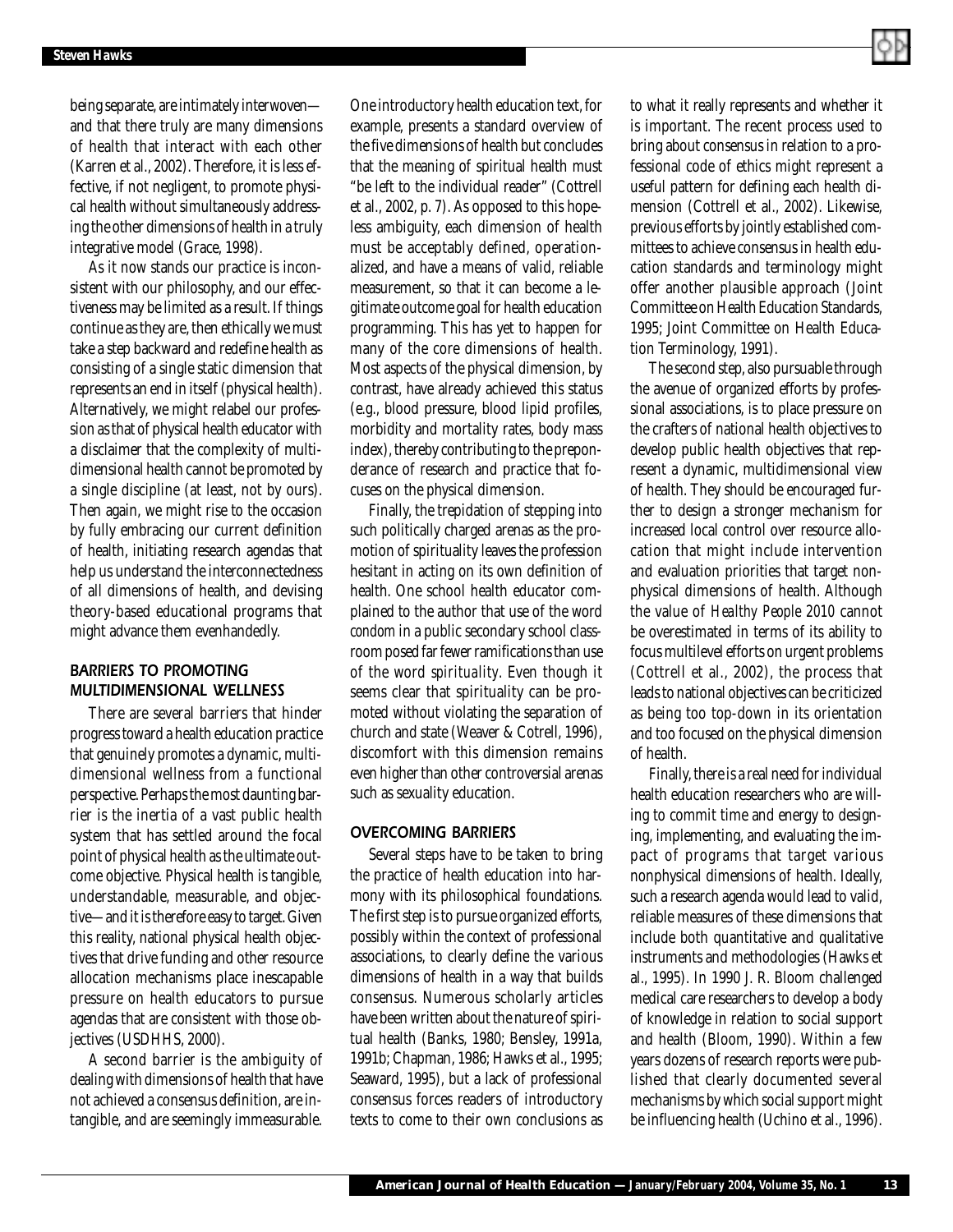*Steven Hawks*



As a result the health care community is working diligently to incorporate social support into treatment protocols (Hurdle, 2001; Luskin et al., 1998). Based on more recent research efforts there is growing interest in incorporating spiritual support into patient care strategies (Castledine, 2003; Graber & Johnson, 2001; Kearns, 2002; Lemmer, 2002; Schweitzer, Norberg, & Larson, 2002). The same research and practice efforts that are taking place in patient care settings should also be taking place in health education and health promotion settings (Hawks et al., 1995).

# *A DYNAMIC, MULTIDIMENSIONAL, FUNCTIONAL MODEL FOR HOLISTIC HEALTH*

One step toward the harmonization of practice and theory in health education is the refinement of theories and models that represent a dynamic, multidimensional, functional characterization of health, and that can guide future approaches to health education. As previously suggested in the literature, the linchpin in such a philosophical model may be spiritual health (Meeks, 1977; Waite et al., 1999; Young, 1984). As defined by one author, spiritual health involves high levels of commitment to a welldefined worldview (Hawks, 1994). The worldview provides personal clarity in understanding the purpose of life and one's place in it. The worldview further offers a value system and an ethical path for fulfilling the higher purpose that life affords. The importance of relationships, the nature of a higher power or larger reality, and a sense of personal worth are also encompassed within the spiritual worldview. Even in modern secular societies it may be the strength of the spiritual worldview that provides grounding, direction, personal peace, coping skills, and the hope of fulfillment (Brown, 2003).

In a dynamic functional model of holistic health (Figure 1), spiritual health represents purpose and higher meaning in life along with the value system that defines proper actions and the nature of relationships. As such, good spiritual health fulfills foundational needs and provides the impetus for achieving positive emotional and social health. Emotional health is generally defined as the ability to experience and express the full range of human emotions in appropriate ways, whereas social health involves the quality of our relationships, satisfaction in our social roles, our sense of belonging, and feelings of love and acceptance (Hawks, 1994). As shown in the model, and as demonstrated in the literature, high levels of spiritual, emotional, and social health can positively impact physical

and intellectual health outcomes, including a heightened enthusiasm for practicing positive health behaviors—the real goal of health education (Hammermeister & Peterson, 2001; Uchino et al., 1996; Waite et al., 1999; Williams et al., 1999). To the degree attained, physical and intellectual health become the tools for realizing the higher purpose that is encompassed within the spiritual worldview and the cycle continues. Once inspired by the possibility of spiritual fulfillment, the couch-bound gentleman described previously may be more eager to consult with the health educator as to the best methods for giving up addictive substances, increasing exercise, and managing his diet.

For the limited instances in which such a comprehensive approach has been taken, mostly in the medical field, the level of success has been exceptional. By including program strategies that target spiritual and emotional development as the prerequisites to health behavior change, atherosclerosis has been reversed (Ornish et al., 1998), and medically unmanageable pain has been mitigated (Kabat-Zinn, Lipworth, & Burney, 1985). The implications for illness prevention and health education are intriguing, but remain largely unexplored (Hawks et al., 1995).

As dictated by our modern definition of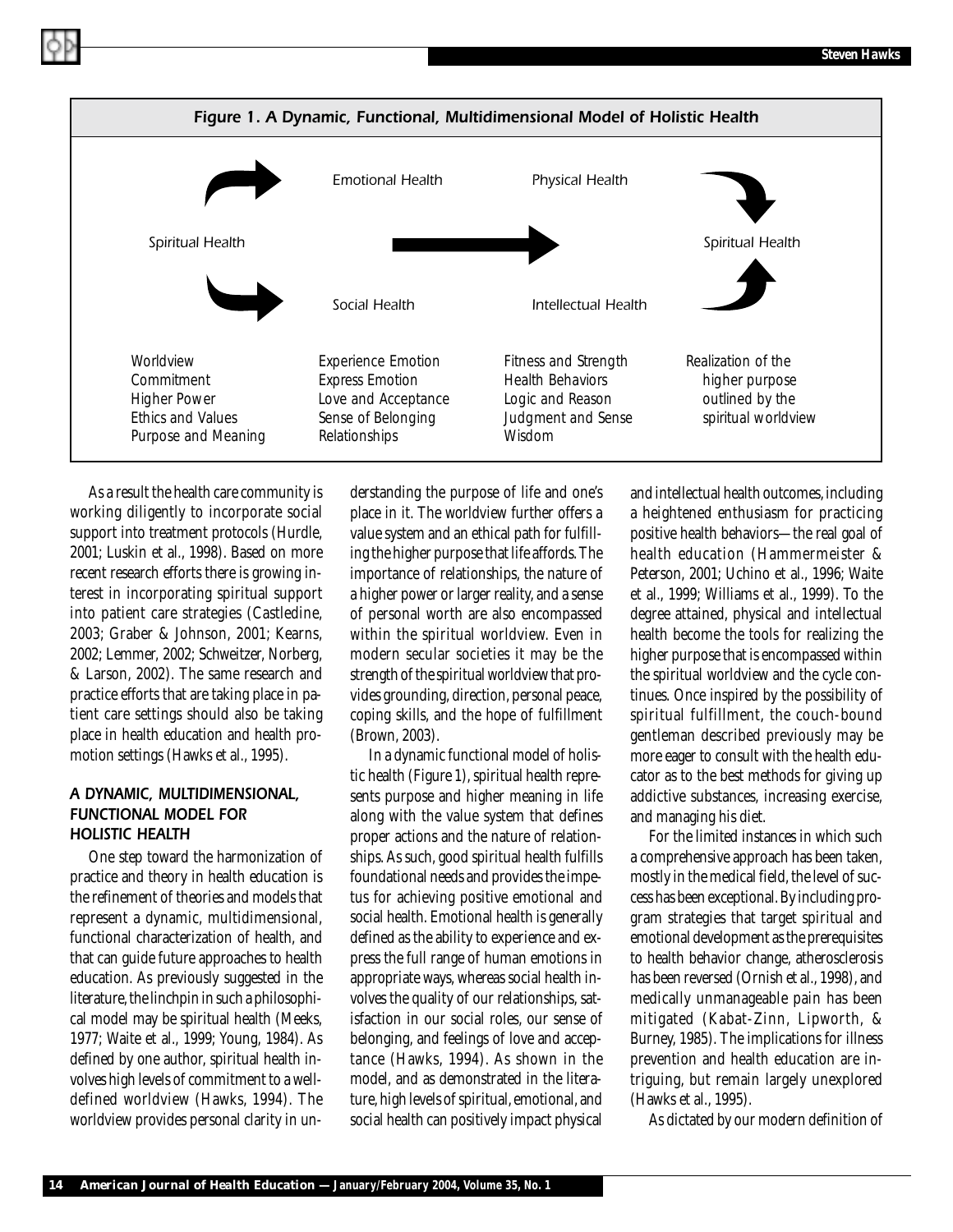health, this model is truly multidimensional, dynamic, and functional. But implementation of this paradigm will be far more challenging than the current strategy of focusing on new strategies to creatively dispense physical health information to an unmotivated population. Although inexpensive, at least in comparison with medical treatments, the multidimensional approaches alluded to in the previous paragraph are nevertheless very time- and energy-intensive. Programs last many weeks, or even months, and the level of involvement for both educators and participants is high. Although a single dose of a small pill might be preferred by the client, an intensive, comprehensive approach that addresses all dimensions of health is capable of providing lasting, life-altering solutions that can be achieved in no other way (Kabat-Zinn et al., 1985; Ornish et al., 1998).

The growing levels of alienation, apathy, and unhealthy lifestyles that are apparent in many modern societies are perhaps a reflection of diminished spiritual and emotional well-being (Cowley, 2002). It thus behooves health educators to better understand the dynamic and influential nature of spiritual health (an acknowledged yet largely ambiguous dimension in our definition of health) and devise appropriate ways to promote it along with social, intellectual, and emotional health.

## *CONCLUSION*

The profession of health education, if so inclined, is in a position to more fully encourage and support a holistic health and wellness transition in the populations it serves. This requires efforts at both the individual and the national level. First, there must be a push within the profession to clearly define and operationalize concepts associated with the various dimensions of health. Second, there must be an effort to incorporate nonphysical outcomes into national and local health objectives. This must also include national and local resource allocation mechanisms that encourage health education researchers to design, implement, and evaluate programs that target the full spectrum of health dimensions. Finally, it requires that as individual researchers and practitioners we become better versed in the various dimensions of health by conducting appropriate program design, implementation, and evaluation agendas that further refine models and theories and guide more effective practices. Along the way we must be willing to run contrary to popular notions against meddling with such things as spirituality and step into uncharted territory in terms of the knowledge and educational strategies that must become the new tools of health education (Hawks et al., 1995).

Other helping professions, including medicine, nursing, social work, psychology, and health counseling are already incorporating spiritual, emotional, and social protocols into their treatments, practices, and professional preparation programs (Dudley & Helfgott, 1990; Gelo, 1995; Kearns, 2002; Matthews et al., 1998; Tart & Deikman, 1991). Commitment to such a course by the profession of health education will perhaps represent the beginnings of a process that will allow us to become a leader in promoting the type of health in which we profess to believe, and thereby enable us to realize more effectively the ultimate goals of health education. Each step up the stairway that leads to the realization of health education objectives will gradually become a sure one.

## *REFERENCES*

Banks, R. (1980). Health and the spiritual dimension: Relationships and implications for professional preparation programs. *Journal of School Health, 50*, 195–202.

Bensley, R. J. (1991a). Defining spiritual health: A review of the literature. *Journal of Health Education, 22*, 287–290.

Bensley, R. J. (1991b). Spiritual health as a component of worksite health promotion/ wellness programming: A review of the literature. *Journal of Health Education, 22*, 352– 353, 394.

Bloom, J. R. (1990). The relationship of social support and health. *Social Science & Medicine, 30*, 635–637.

Brown, C. (2003). Low morale and burnout;

is the solution to teach a values-based spiritual approach? *Complementary Therapies in Nursing & Midwifery, 9*(2), 57–61.

Butler, J. (2001). *Principles of health education & health promotion* (3rd ed.). Belmont, CA: Wadsworth.

Callaghan, P., & Morrissey, J. (1993). Social support and health: a review. *Journal of Advanced Nursing, 18*, 203–210.

Castledine, G. (2003). Developing a spiritual approach to health care. *British Journal of Nursing, 12*, 451.

Chapman, L. (1986). Spiritual health: A component missing from health promotion. *American Journal of Health Promotion, 4*(1), 18– 24, 31.

Cottrell, R. R., Girvan, J. T., & McKenzie, J. F. (2002). *Principles and foundations of health promotion and education* (2nd ed.). San Francisco: Benjamin Cummings.

Cowley, G. (2002, September, 16). The science of happiness. *Newsweek*, 46–49.

Dudley, J. R., & Helfgott, C. (1990). Exploring a place for spirituality in the social work curriculum. *Journal of Social Work Education, 26*, 287–294.

Feher, S., & Maly, R. C. (1999). Coping with breast cancer in later life: The role of religious faith. *Psychooncology, 8*, 408–416.

Gelo, F. (1995). Spirituality: A vital component in health counseling. *Journal of American College Health, 44*, 38–40.

Gorham, G. (1994). Mind-body dualism and the Harvey-Descartes controversy. *Journal of the History of Ideas, 55*, 211–234.

Graber, D. R., & Johnson, J. A. (2001). Spirituality and healthcare organizations. *Journal of Healthcare Management, 46*(1), 39–50

Grace, V. M. (1998). Mind/body dualism in medicine: The case of chronic pelvic pain without organic pathology: A critical review of the literature. *International Journal of Health Services, 28*(1), 127–151.

Hammermeister, J., & Peterson, M. (2001). Does spirituality make a difference? Psychosocial and health-related characteristics of spiritual well-being. *American Journal of Health Education, 32*, 293–297.

Hawks, S. R. (1994). Spiritual health: Definition and theory. *Wellness Perspectives, 10*(4), 3–13.